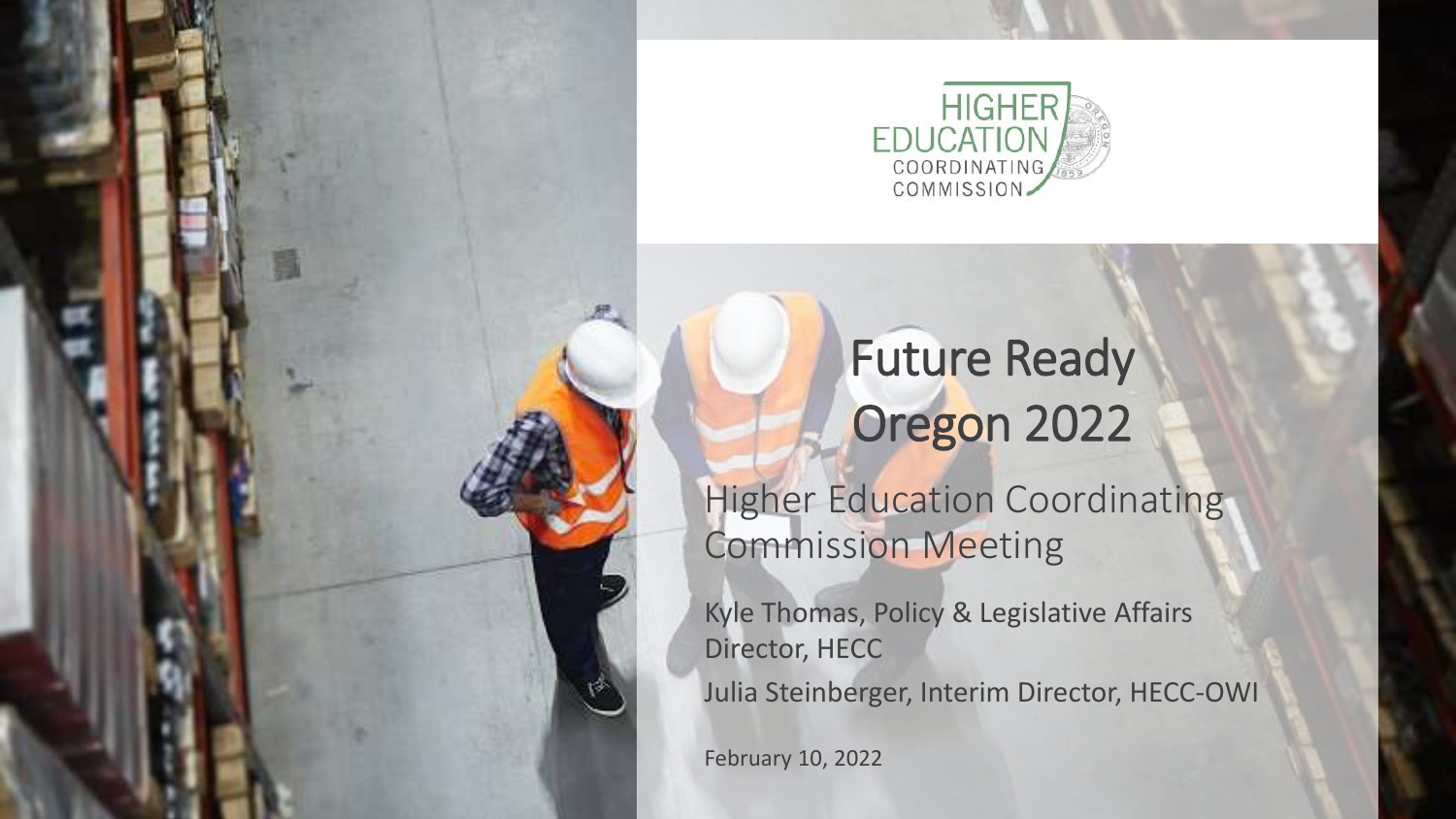### Presentation Outline

### A snapshot of the state of Oregon's workforce

An introduction to the Racial Justice Council's Workforce Workgroup

An overview of the Future Ready Oregon 2022 workforce package

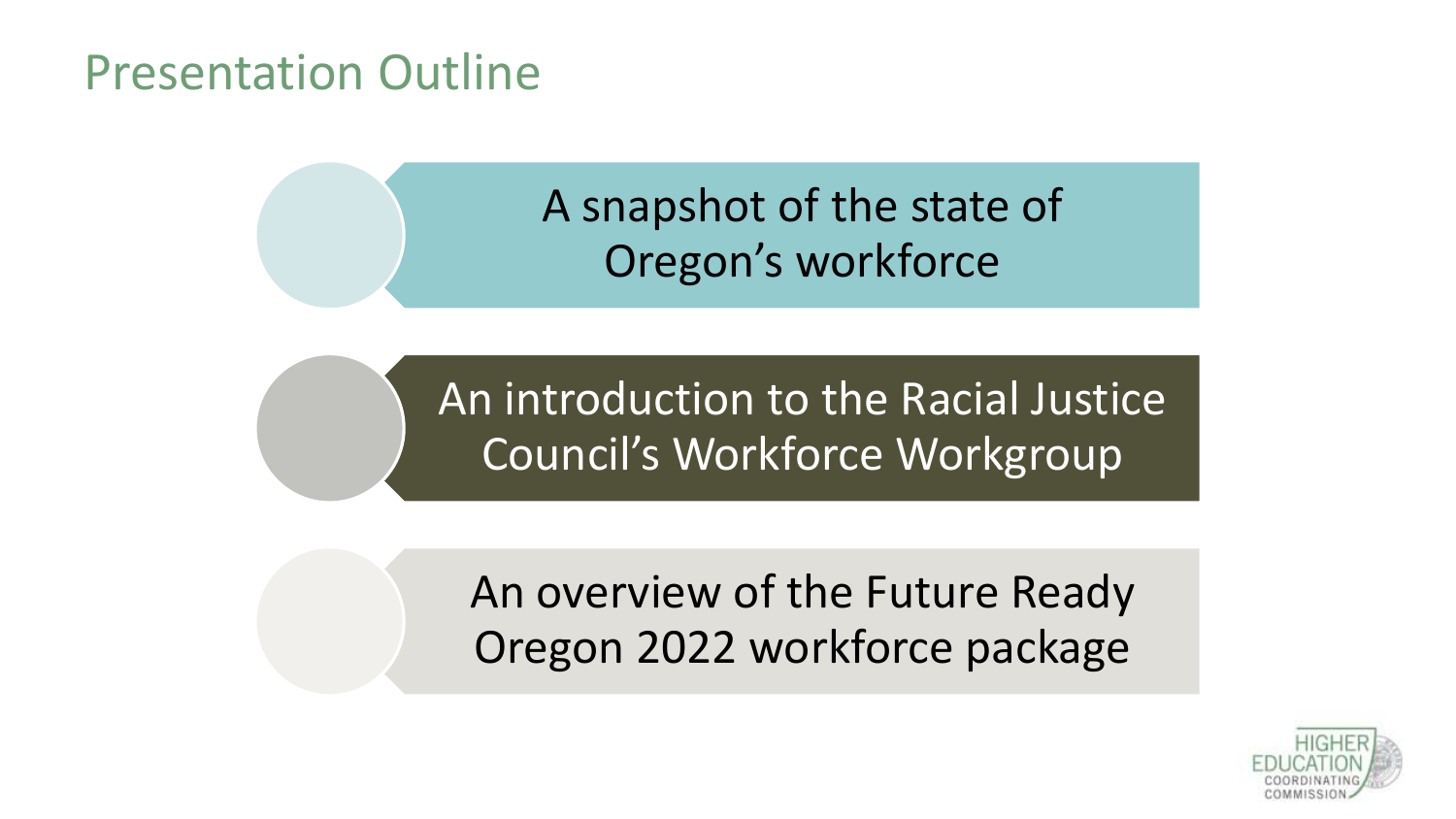## Economic Indicators and Workforce Gaps



#### Major Indicators for Difficult-to-Fill Vacancies in Oregon by Industry, 2018

|                                                |                  | Average | <b>Require Ed</b> | Require           | % Difficult of       |
|------------------------------------------------|------------------|---------|-------------------|-------------------|----------------------|
| <b>Industry</b>                                | <b>Vacancies</b> | Wage    | <b>Beyond HS</b>  | <b>Experience</b> | <b>All Vacancies</b> |
| <b>All industries</b>                          | 33,023           | \$18.76 | 34%               | 67%               | 57%                  |
| Health care and social assistance              | 5,536            | \$18.09 | 44%               | 61%               | 54%                  |
| Construction                                   | 4,829            | \$24.20 | 40%               | 83%               | 85%                  |
| Manufacturing                                  | 4,187            | \$21.07 | 30%               | 83%               | 64%                  |
| Leisure and hospitality                        | 3,816            | \$12.87 | 8%                | 41%               | 48%                  |
| Administrative, management, and waste services | 3,345            | \$17.07 | 30%               | 60%               | 62%                  |
| <b>Retail trade</b>                            | 2,462            | \$14.06 | 13%               | 46%               | 43%                  |
| Professional and technical services            | 1,968            | \$25.75 | 79%               | 91%               | 69%                  |
| Natural resources and mining                   | 1,870            | \$15.13 | 6%                | 42%               | 71%                  |
| Other services                                 | 1,301            | \$17.74 | 46%               | 77%               | 42%                  |
| Wholesale trade                                | 1,239            | \$20.75 | 33%               | 85%               | 48%                  |
| Transportation, warehousing, and utilities     | 1,225            | \$21.02 | 48%               | 76%               | 75%                  |
| <b>Financial activities</b>                    | 590              | \$17.47 | 64%               | 84%               | 31%                  |
| Private education services                     | 380              | \$14.63 | 42%               | 81%               | 50%                  |
| Information                                    | 250              | \$19.46 | 53%               | 84%               | 23%                  |
| <b>Excludes unclassified vacancies</b>         |                  |         |                   |                   |                      |



Source: Oregon Employment Department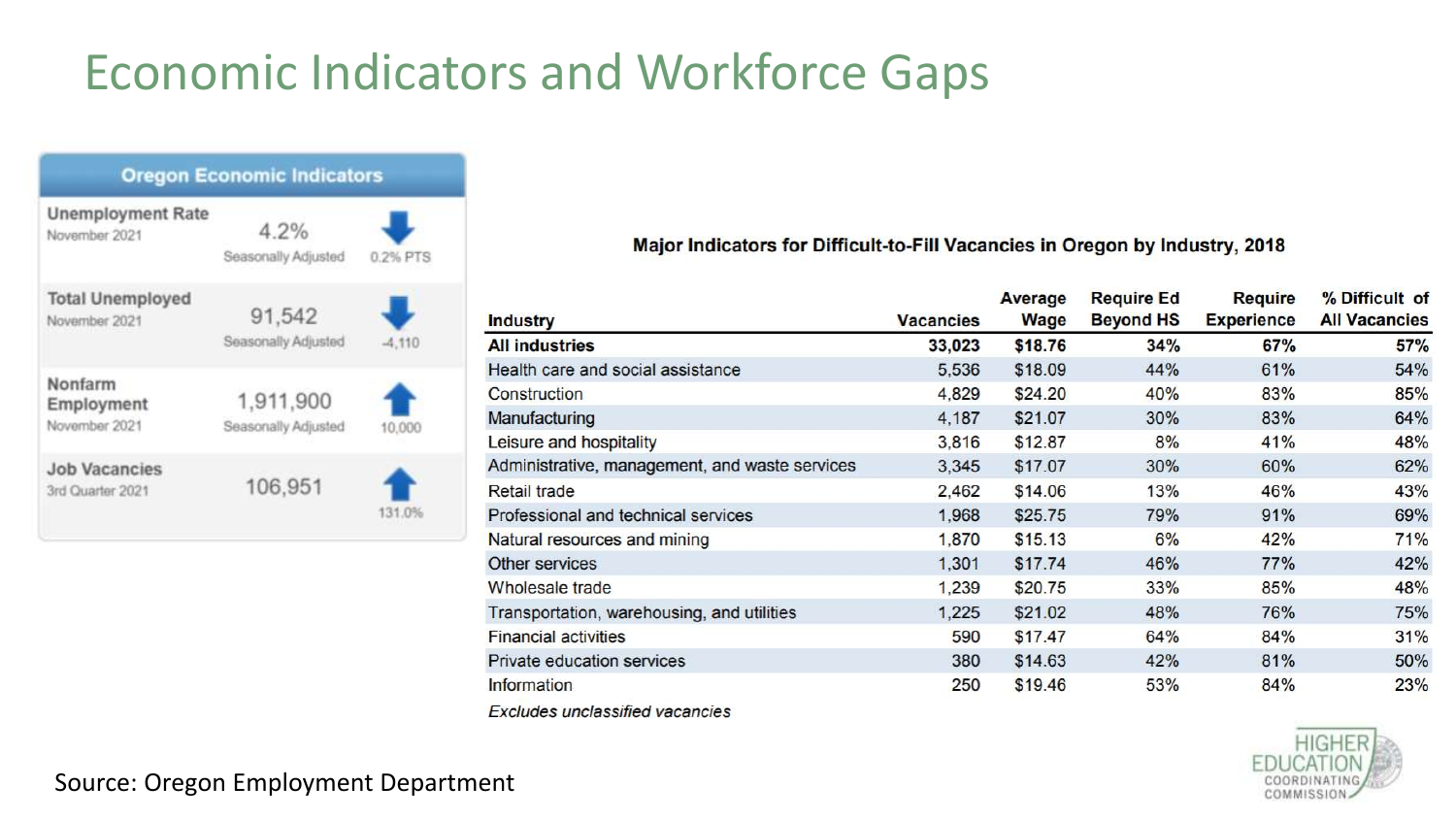## Racial/Ethnic Disparities in the Workforce

Figure D. Income Inadequacy Rate by Race/ Ethnicity of Householder\*: OR 2019



#### Oregon Educational Attainment Varies Widely by Race/Ethnicity

KPM #4 Supplement - Educational Attainment by Race/Ethnicity



These rates include

adults 65+ in 2019

**HIGHER** 

COORDINATING COMMISSION.

All Oregonians 25 and Older in 2019

Source: American Community Survey data, three-year rolling average of 5-year estimates.

Source: "Overlooked & Undercounted 2021: Struggling to Make Ends Meet in Oregon"

4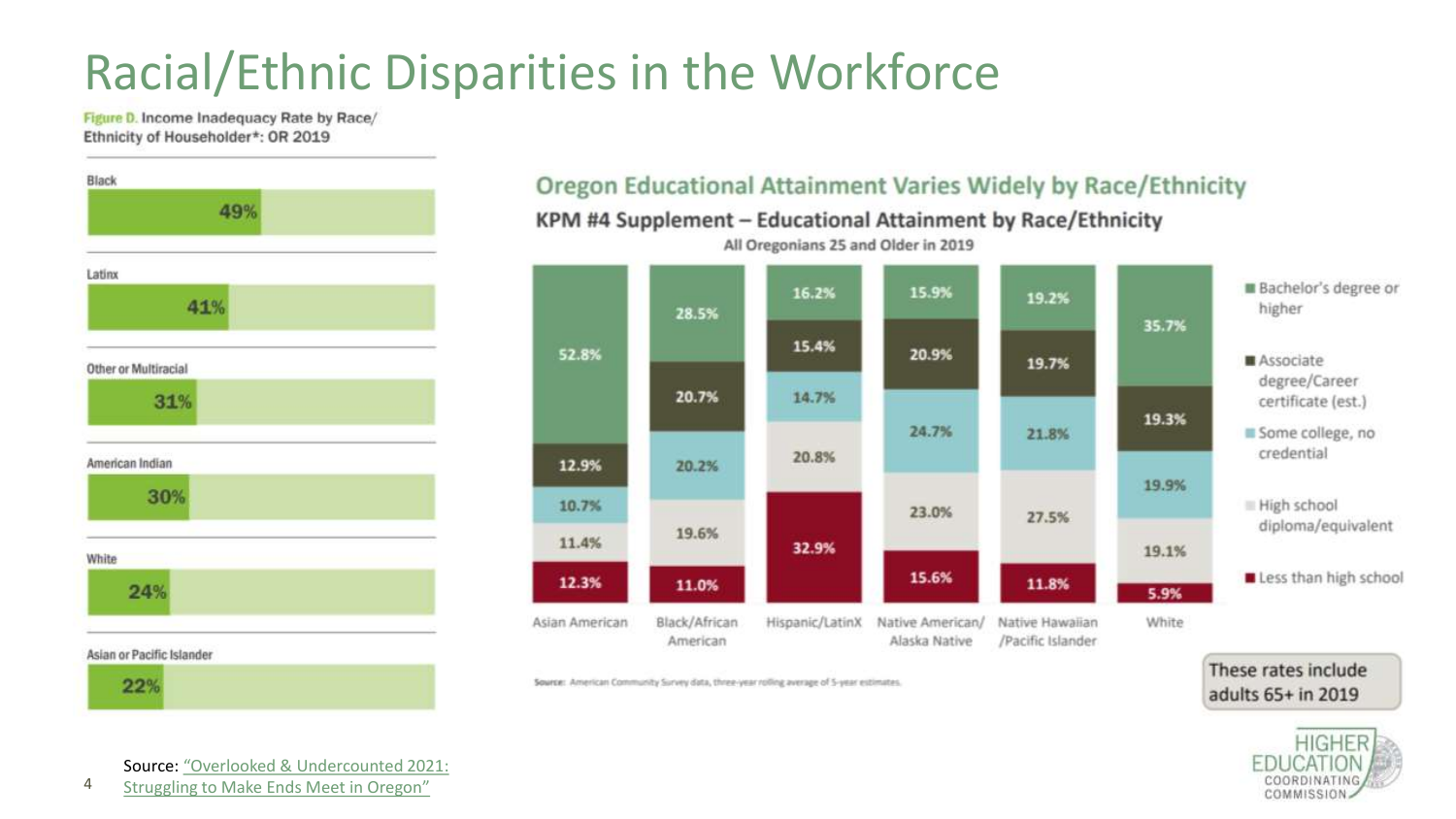## Racial Justice Council Workforce Workgroup

#### **MISSION**

Develop a Future Ready Oregon proposal for the February 2022 legislative session that makes strategic and targeted investments aimed at making Oregon's workforce system more equitable and racially just.

#### **Members**

Marin Arreola, Advanced Economic Solutions (Co-Chair) Patsy Richards, RISE Partnership (Co-Chair) Chelsea Watson, Oregon AFL-CIO Duncan Wyse, Oregon Business Council George Mendoze, RJC Education Recovery Committee Jennifer Scurlock, RJC Education Recovery Committee Kelly Kupcak, Oregon Tradeswomen Kevin Sund, Hoffman Construction Kim Parker-Llerenas, Oregon Workforce Partnership Mark Mitsui, Portland Community College Michael Martin, PBDG

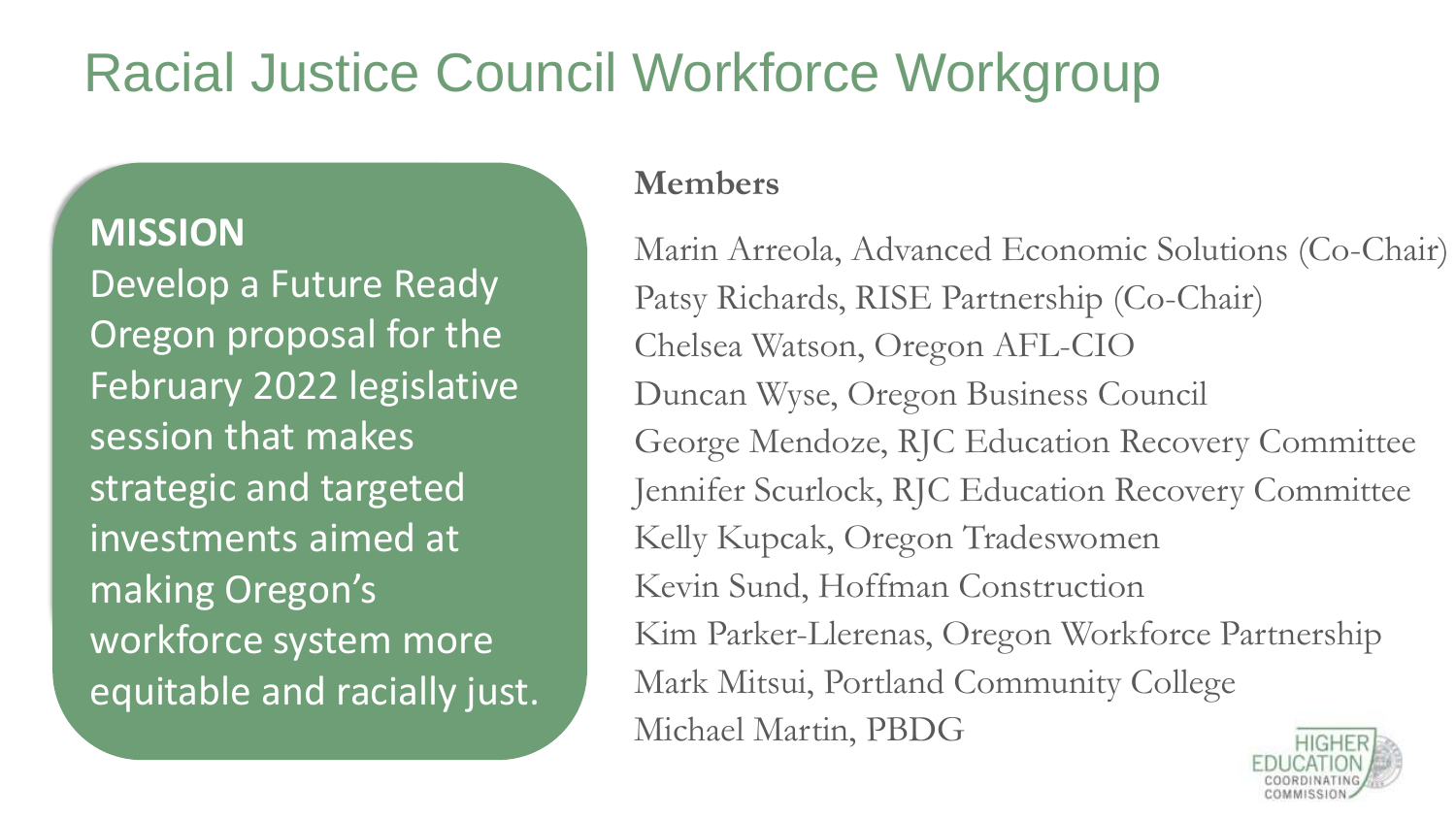## Centering Investments in Racial Justice

- Leading with **racial justice** and economic opportunity, all investments must integrate **culturally and linguistically-specific**  career-connected learning, and emphasize recruitment, retention, and career advancement opportunities for **people of color** and other underserved/underrepresented communities:
- The proposal focuses investments on people of color and individuals from other underserved/underrepresented communities who are:
	- adult learners
	- dislocated workers
	- disconnected youth

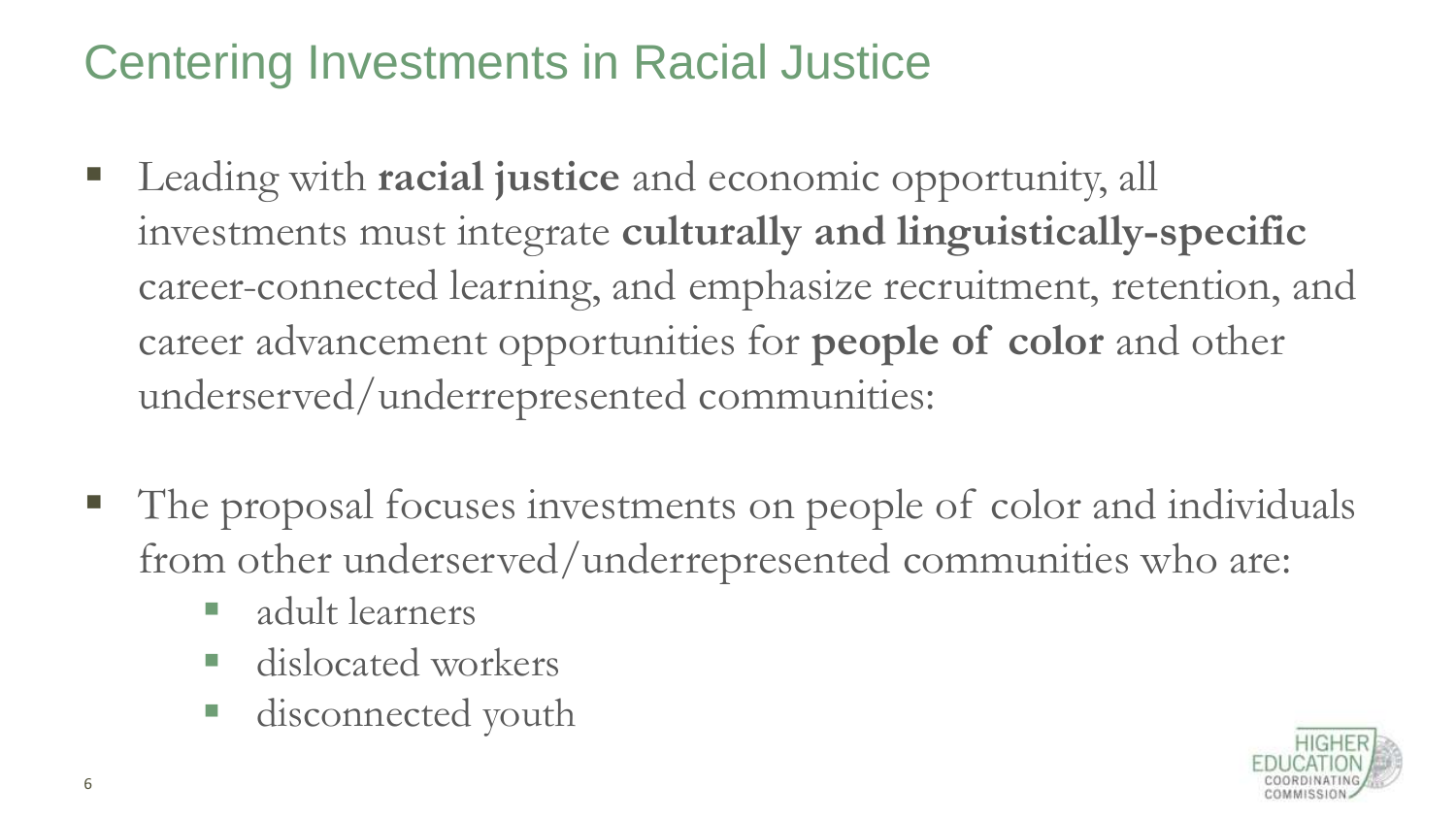## Key Sectors: Healthcare, Manufacturing, Technology







# Healthcare Manufacturing Technology

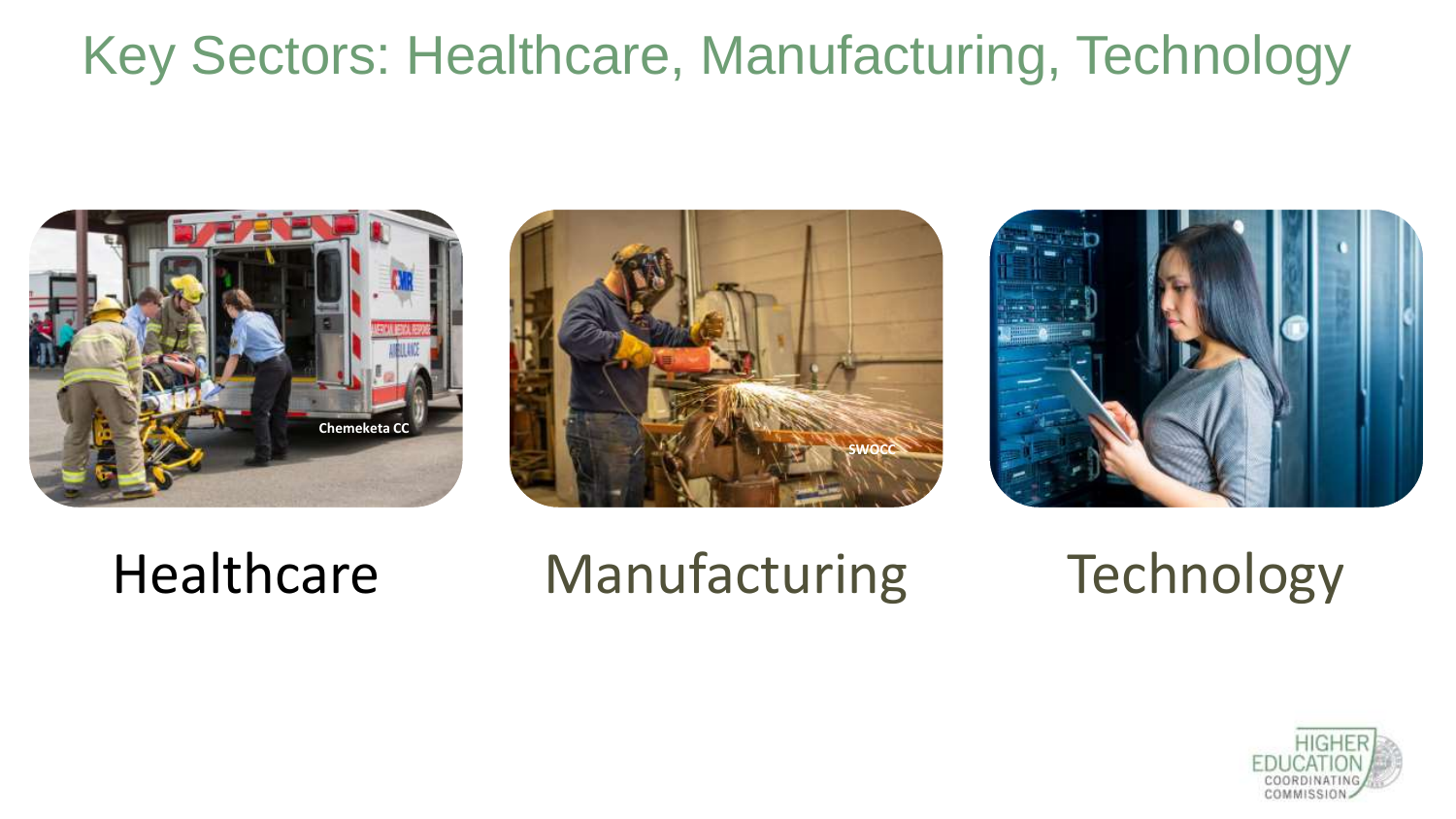## Future Ready Oregon 2022 – Investments

| <b>Investment Category</b>                         | % of total<br>investment<br>(\$200M) | <b>Total</b><br><b>GF + ARPA</b> |
|----------------------------------------------------|--------------------------------------|----------------------------------|
| <b>Leveraging Existing Successes</b>               |                                      |                                  |
| <b>Local Service Capacity</b>                      | 17.5%                                | \$35M                            |
| <b>Community College Career Pathways</b>           | 8.5%                                 | \$17M                            |
| Registered Apprenticeships                         | 10%                                  | \$20M                            |
| Youth Reengagement                                 | 5.25%                                | \$10.5M                          |
| <b>Credit for Prior Learning</b>                   | 5%                                   | \$10M                            |
| <b>Competitive Workforce Ready Grants</b>          | 47.5%                                | \$95M                            |
| <b>Industry Consortia</b>                          | 0.5%                                 | \$1M                             |
| <b>Benefits Navigators Pilot</b>                   | 5%                                   | \$10M                            |
| Assessment, Accountability, Continuous Improvement | 0.75%                                | \$1.5M                           |

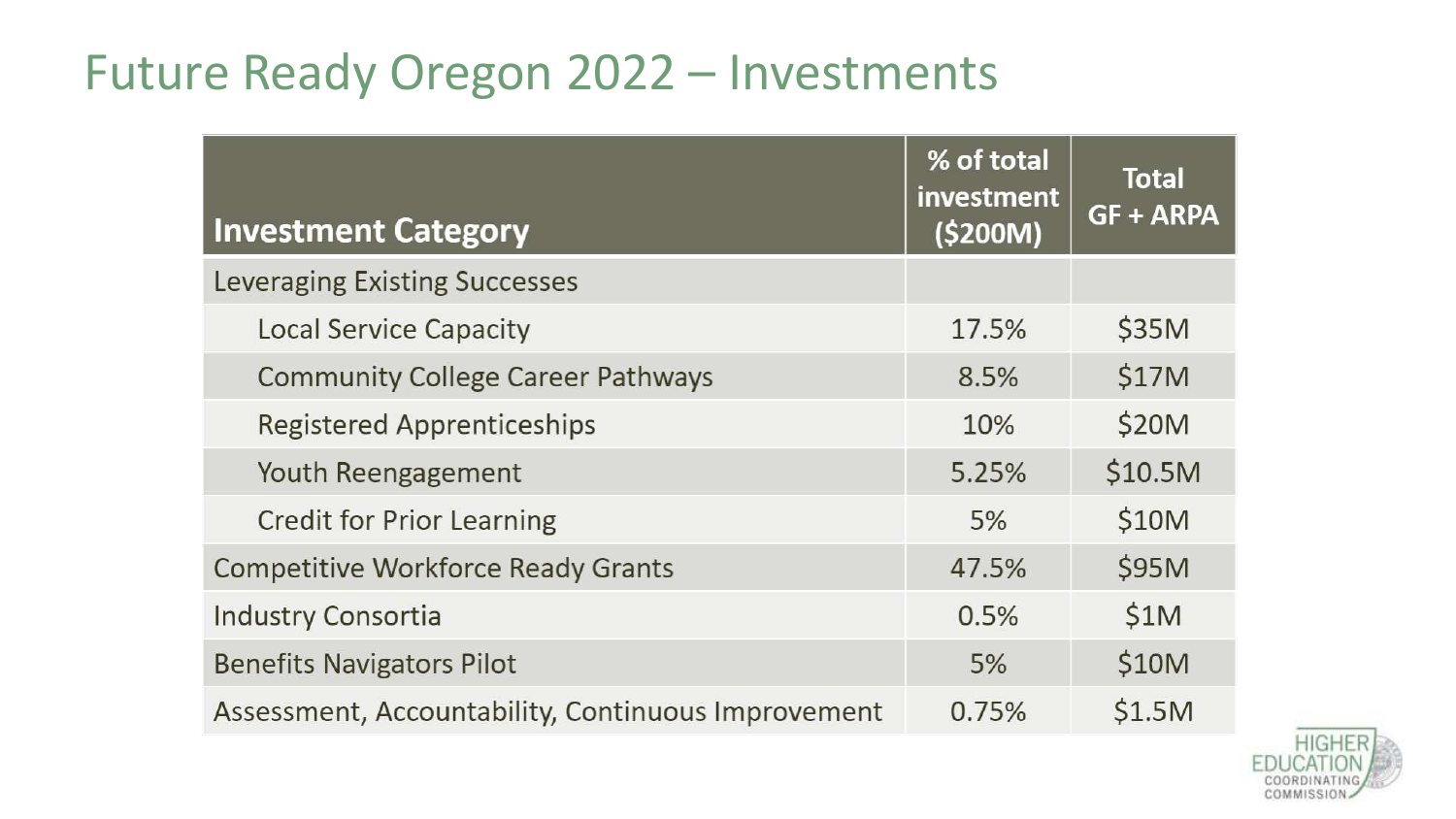### Leveraging Success: Investing in Local Workforce Development Boards



## **Investing in Local Workforce Development Boards**

### \$35 million

Funds distributed by HECC to local workforce development boards through formula

#### **Funds to be used for:**



Start-to-finish career coaching services

Earn and learn opportunities to "re-career"



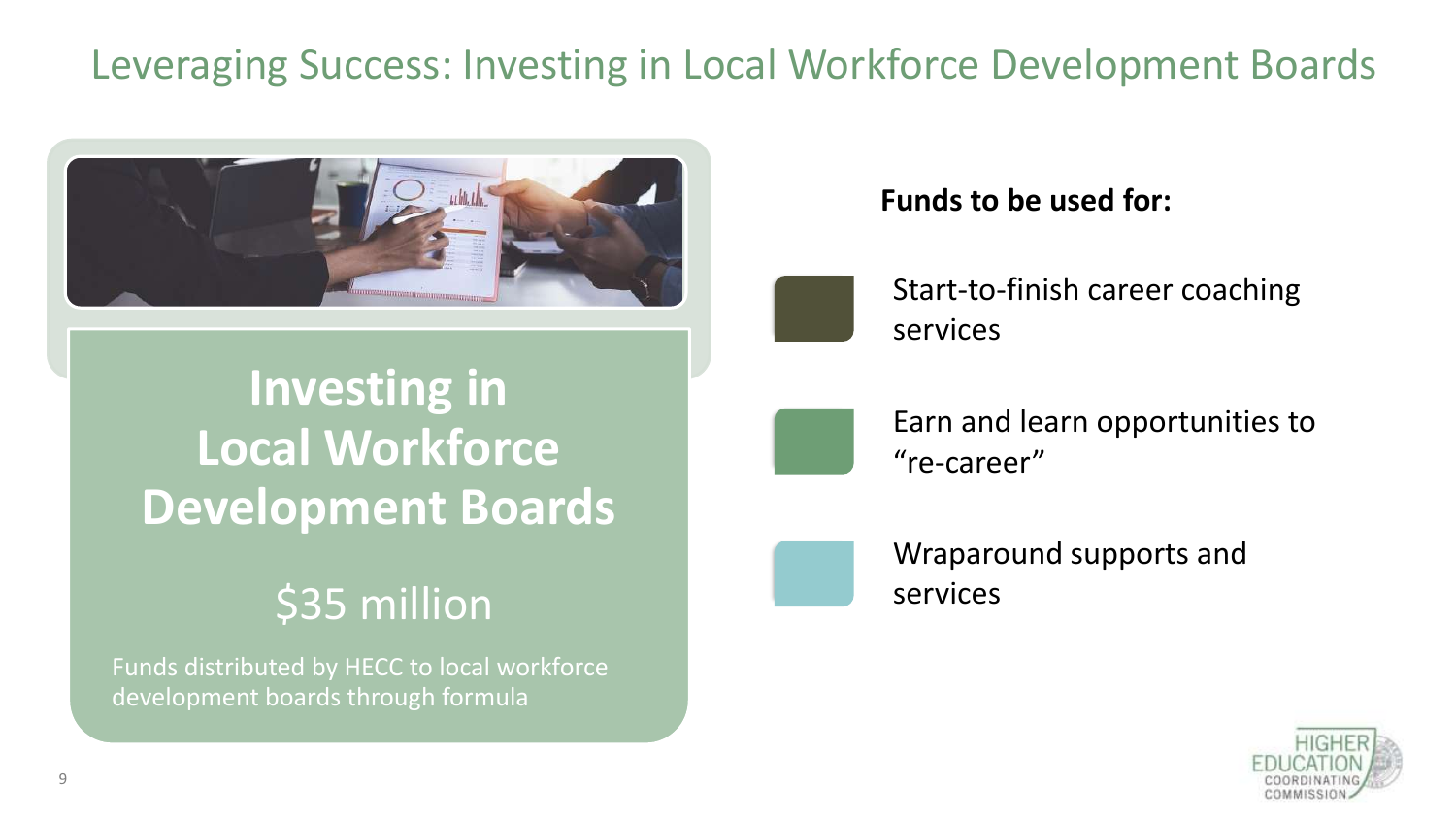### Leveraging Success: Community College Career Pathways



# **Postsecondary Career Pathways**

### **\$17 million**

Grants administered by HECC to CBOs/ NGOs, education/training providers, LWDBs, etc.

#### **Grant funds to be used for:**

Full-time career pathways coordinator at each college.



- Recruitment and Reengagement.
- Student Support Services.

### Strengthening Integrated Education & Training pathways

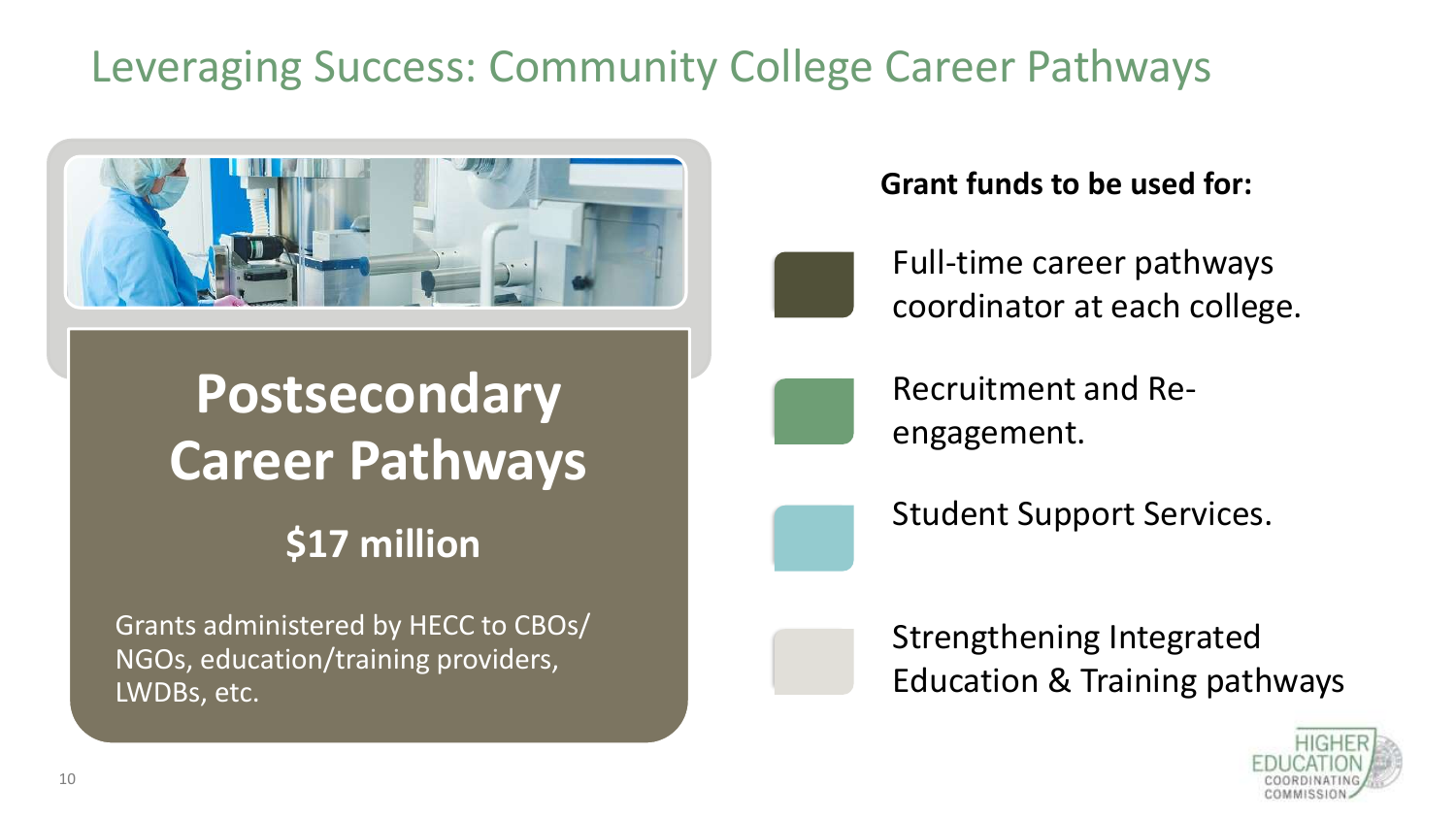### Leveraging Success: Scaling-up Registered Apprenticeship



### **Expansion of Oregon Apprenticeship**

### **\$20 million**

- BOLI recruitment of new programs and facilitation of innovation.
- Grants administered by BOLI to CBOs/NGOs, JATCs education/training providers, LWDBs, etc.

#### **Grant funds to be used for:**

Targeted recruitment and retention strategies to diversify apprenticeship



Tuition and fees to apprentices/ preapprentices for related training



Stipends and wages for apprentices and preapprentices



Wraparound services for apprentices and preapparentices



Program and curriculum development

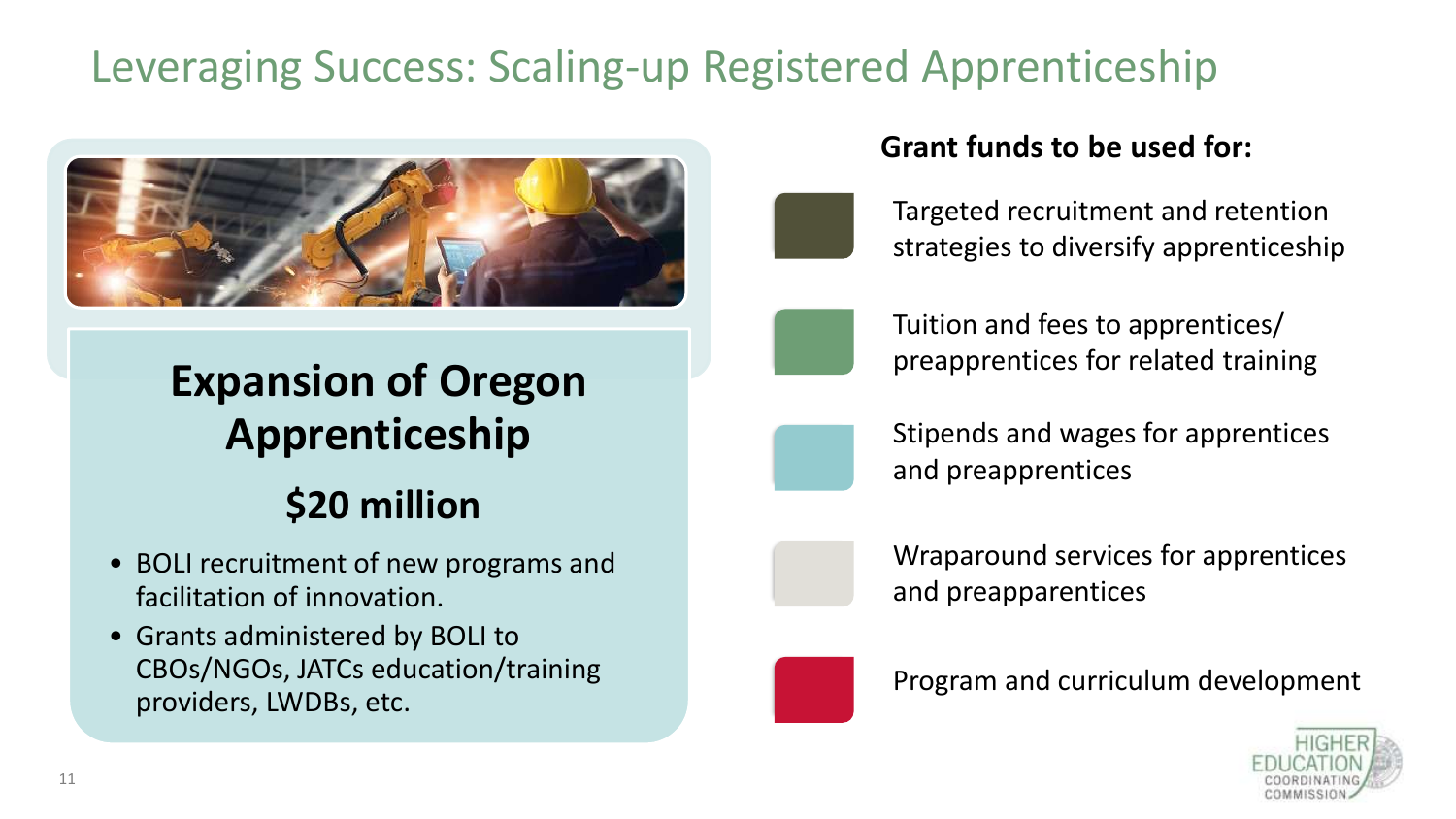### Leveraging Success: Reengaging Youth through Work Readiness



#### **Grant funds would:**



Expand community-based workforce opportunities for disconnected youth.

**Youth Reengagement and Workforce Readiness Grants** \$10.5 million

Administered by YDD.



Integrate work readiness and work experience in youth reengagement.



Increase workforce-related opportunities for disconnected youth across the state.

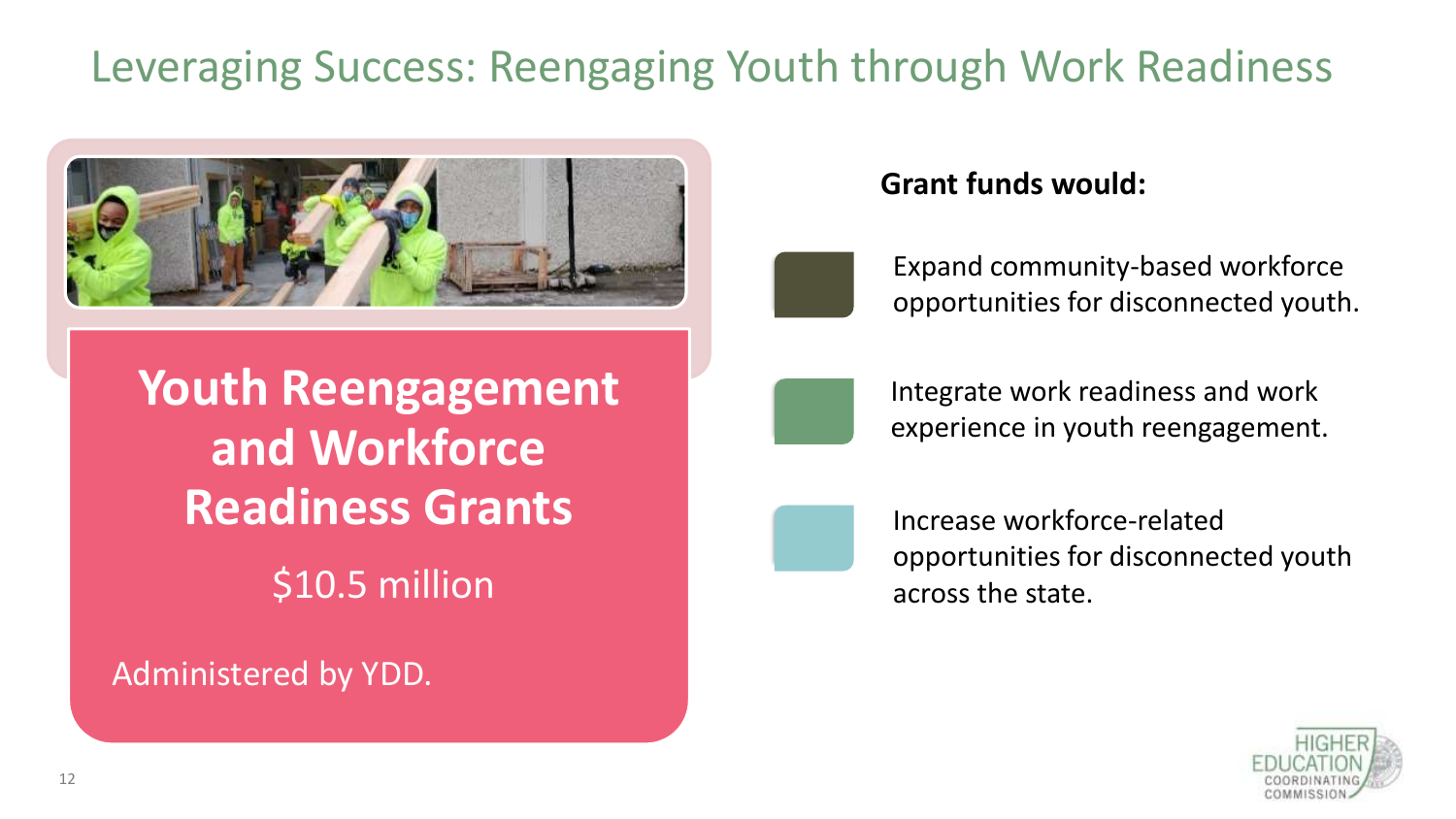### Leveraging Success: Supporting Credit for Prior Learning



## **Credit for Prior Learning**  \$10 million

Grants administered by HECC to community colleges and public universities

#### **Funds to be used for:**

Providing professional development regarding CPL for CC and U staff.



Increase data collection efforts and supporting systems.



Support faculty and staff engagement in CPL expansion efforts





Assess implementation of CPL Standards at institutions

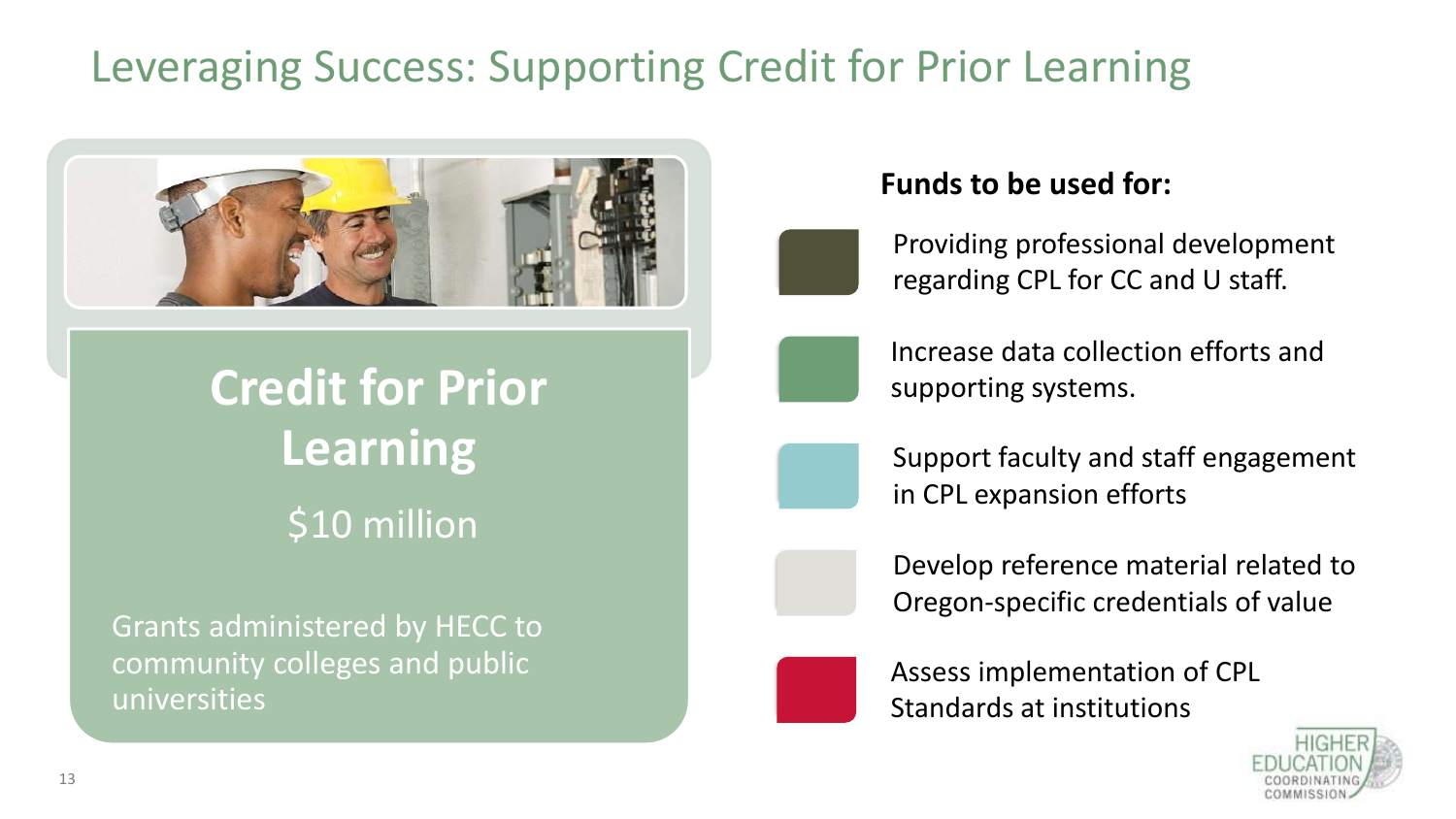### Encouraging Innovation: Workforce Readiness Grants



# **\* NEW: Workforce Readiness Grants**

### **\$95 million**

Grants administered by HECC to CBOs/ NGOs, education/training providers, LWDBs, etc.

#### **Grant funds to be used for:**



Direct financial benefits to individuals.



Development of education and training pathways.



Building organizational capacity.

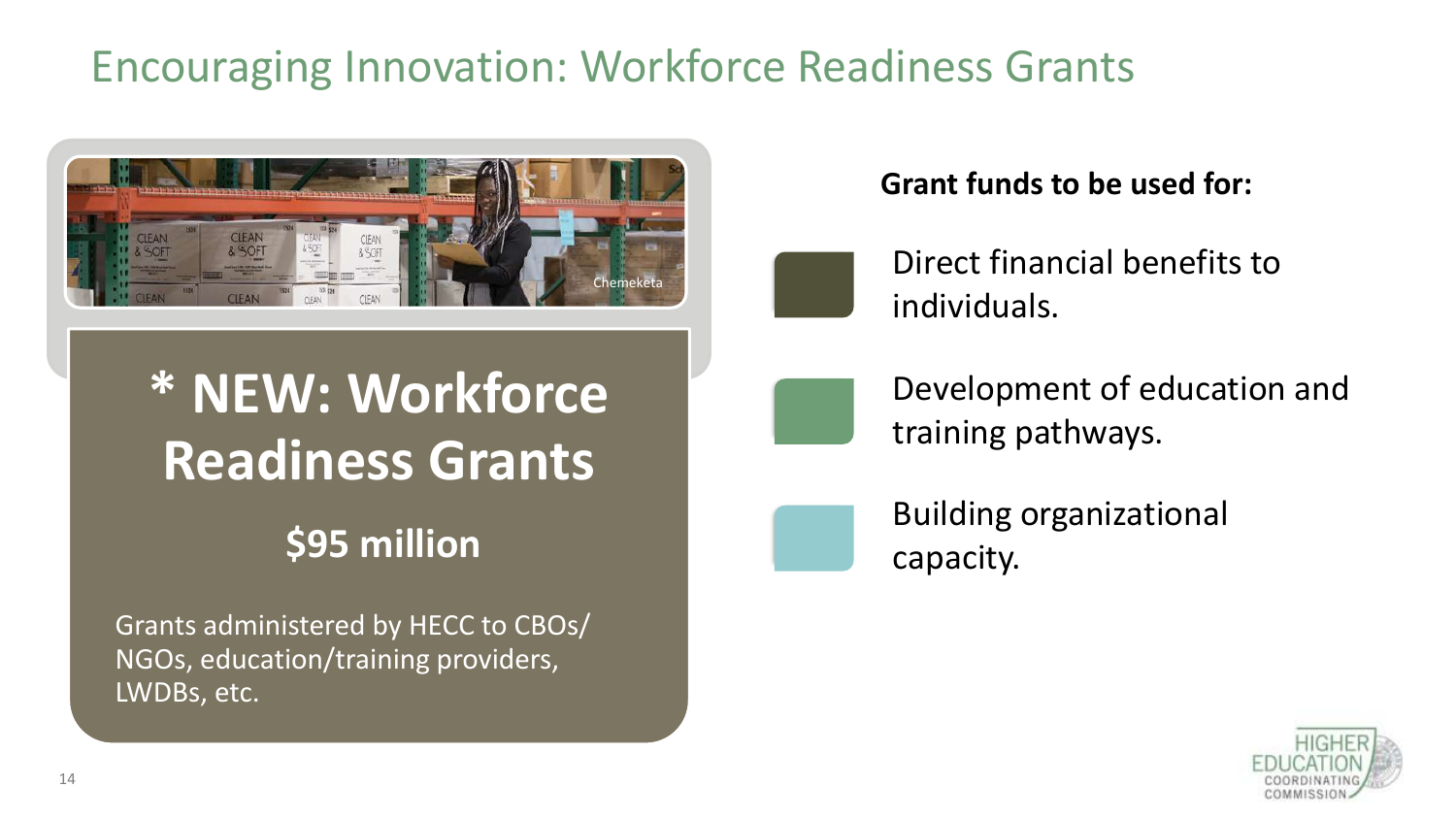### Encouraging Innovation: Workforce Benefits Navigators



#### **Workforce Navigators:**

Serve as neutral single point of contact that provides continuity.

## **\*NEW: Workforce Benefits Navigator Pilot Program**

### **\$10 million**

Grants administered by HECC to LWDBs to place navigators in WorkSource Oregon centers and/or CBOs



Are aware of and attentive to cultural differences and lived experiences.



Are aware of and attentive to cultural differences and lived experiences.

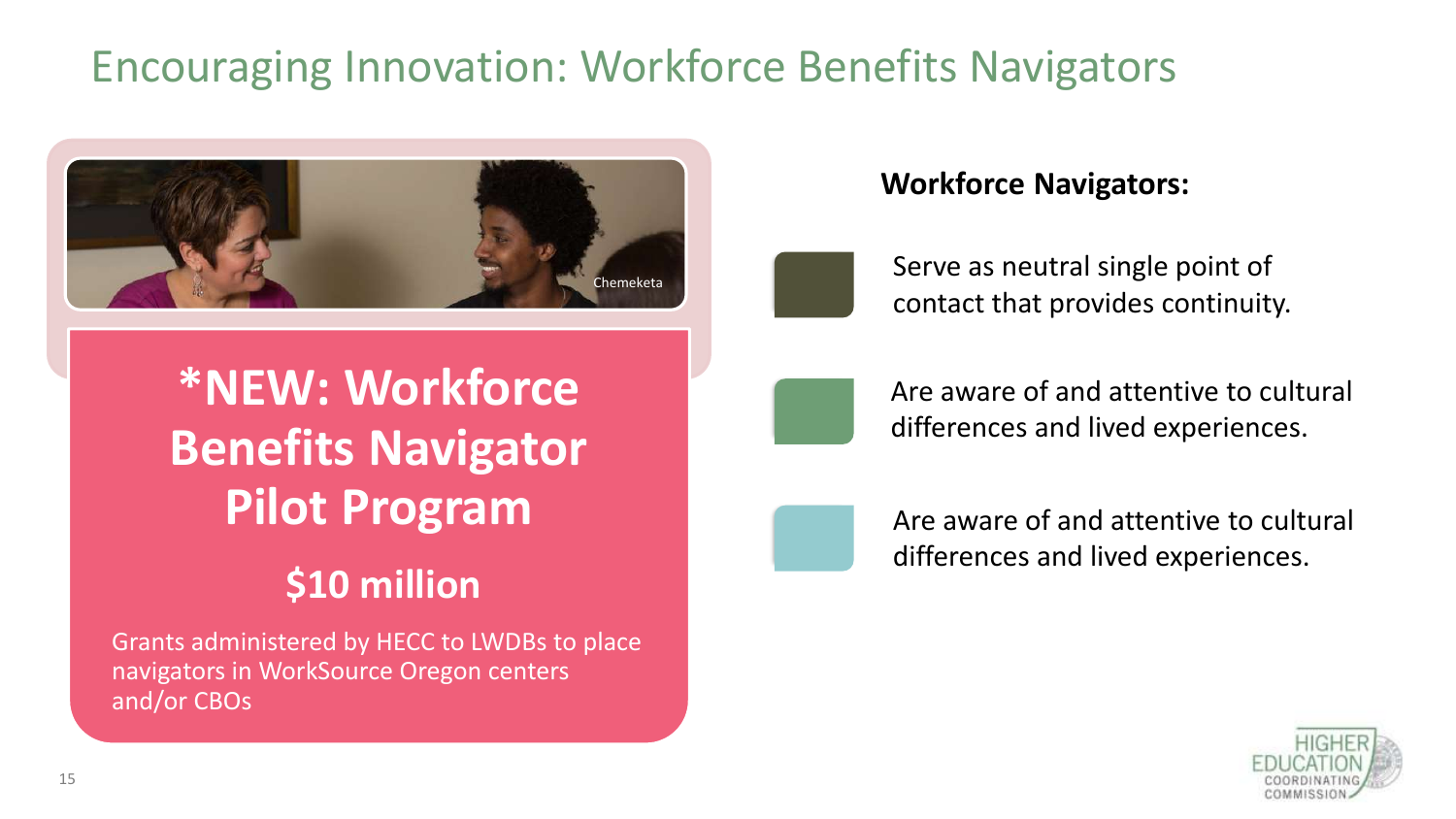### Encouraging Innovation: Statewide Industry Consortia



**\*NEW: Statewide Industry Consortia in Healthcare, Manufacturing, and Construction**

### **\$1 million**

• Administered by the HECC and supported by Workforce & Talent Development Board staff

#### **Consortia will:**

Create efficiencies in employer engagement.



Identify industry-specific statewide workforce needs.

Provide structured processes for collective action.

Develop equitable/inclusive statewide education/training strategies.



Focus on worker and employer ROI

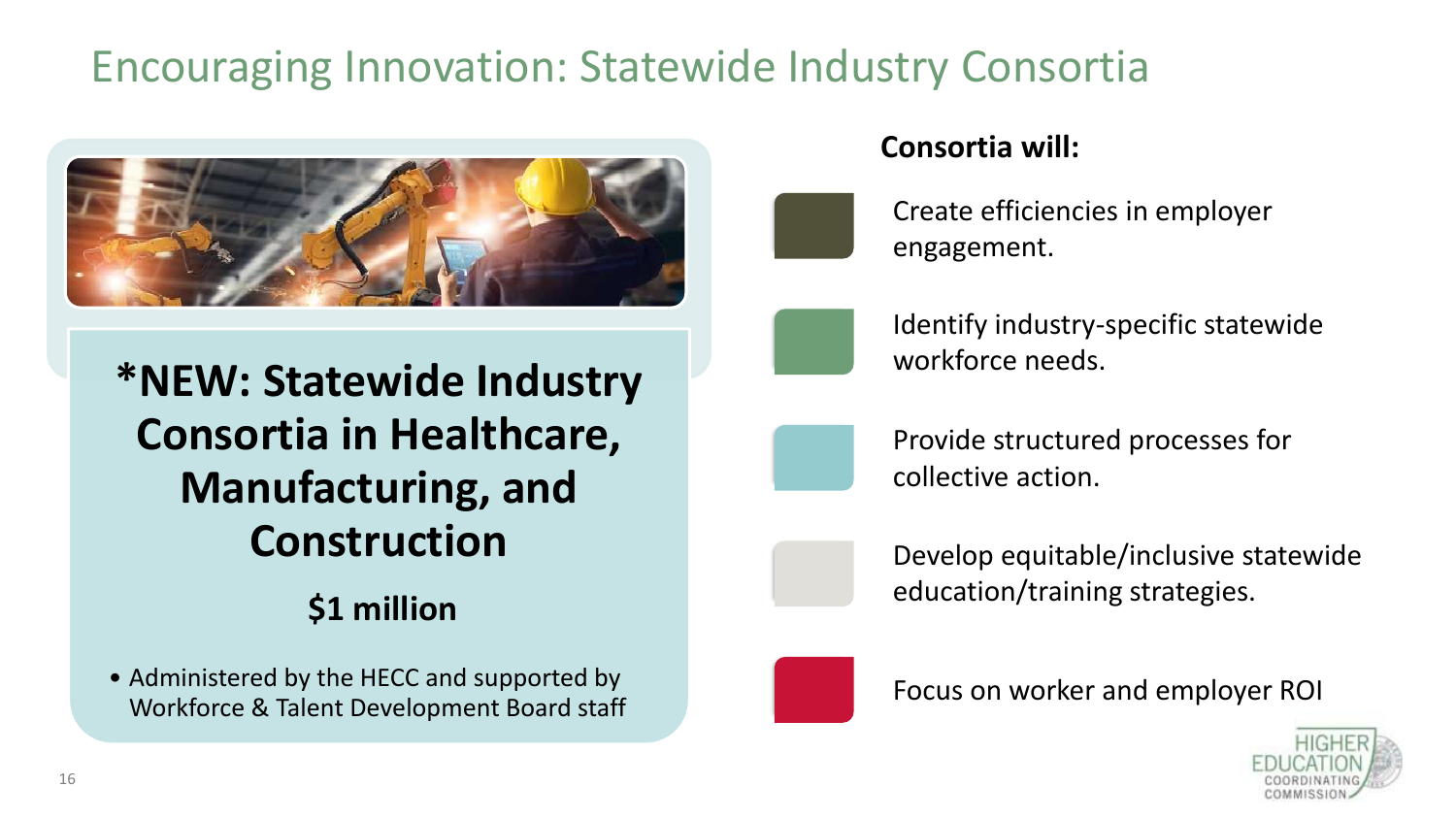### Measuring Impact: Assessment, Accountability & Continuous Improvement



#### **Funds will be used to:**

Increase agency capacity and infrastructure.

**Assessment, Accountability & Continuous Improvement \$1.5 million**

Funds to HECC for staff capacity, infrastructure, and communications.



Conduct assessments and continuous improvement